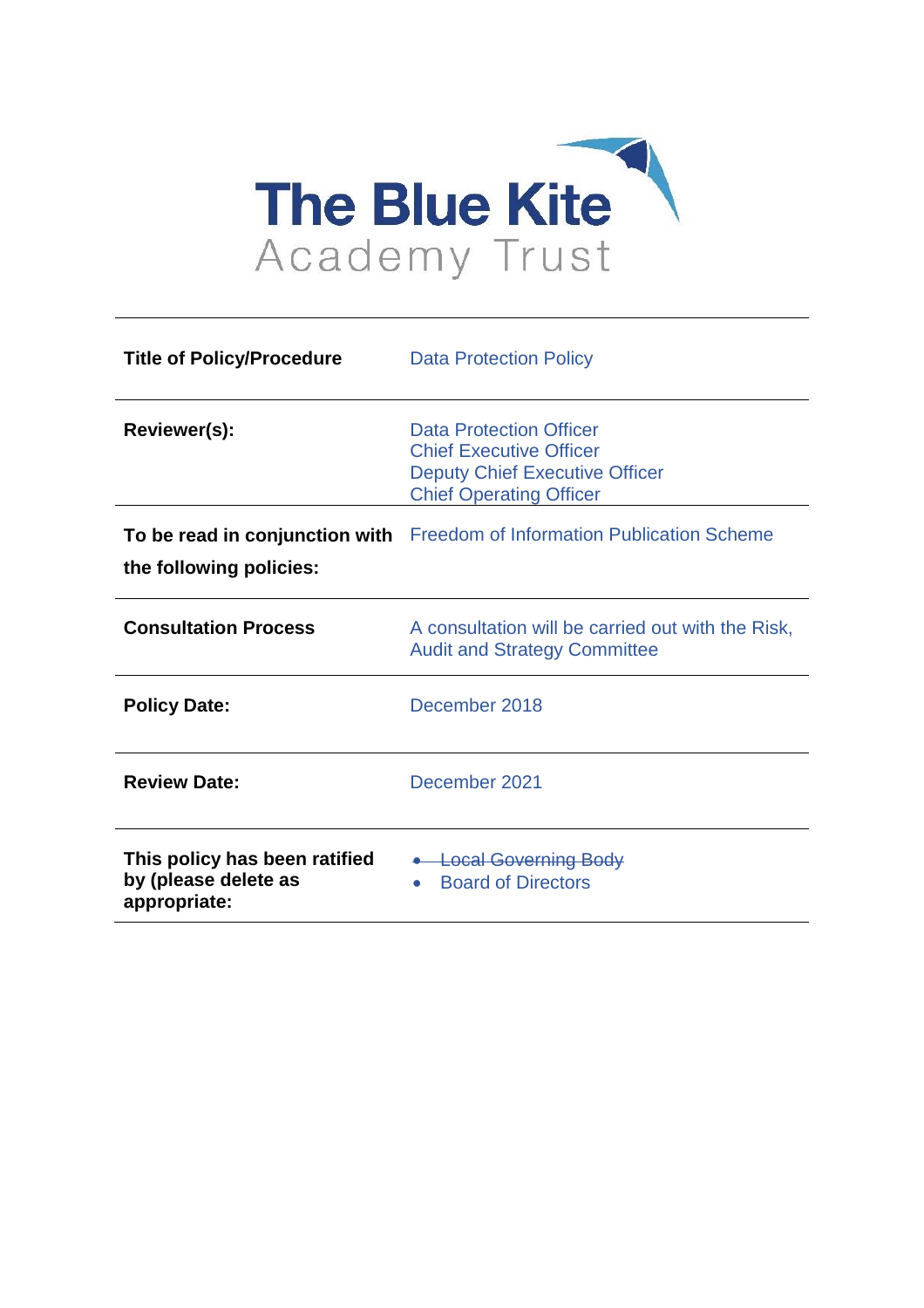### **Contents**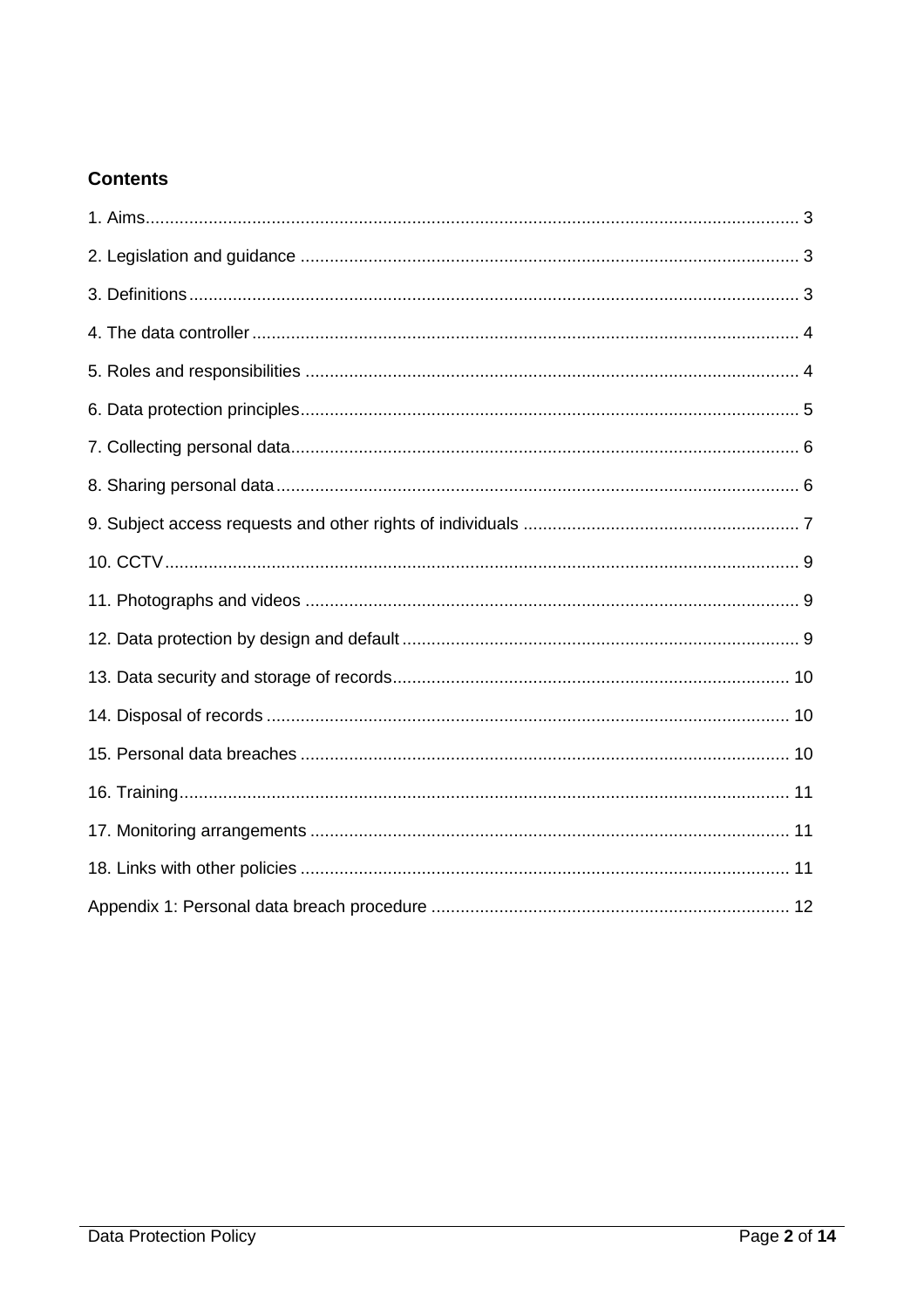# **1. Aims**

Our school aims to ensure that all personal data collected about staff, pupils, parents, governors, visitors and other individuals is collected, stored and processed in accordance with the [General Data Protection Regulation \(GDPR\)](http://data.consilium.europa.eu/doc/document/ST-5419-2016-INIT/en/pdf) and the expected provisions of the Data Protection Act 2018 (DPA 2018) as set out in the [Data Protection Bill.](https://publications.parliament.uk/pa/bills/cbill/2017-2019/0153/18153.pdf)

This policy applies to all personal data, regardless of whether it is in paper or electronic format.

# **2. Legislation and guidance**

This policy meets the requirements of the GDPR and the expected provisions of the DPA 2018. It is based on guidance published by the Information Commissioner's Office (ICO) on the [GDPR](https://ico.org.uk/for-organisations/guide-to-the-general-data-protection-regulation-gdpr/) and the ICO's [code of practice for subject access requests.](https://ico.org.uk/media/for-organisations/documents/2014223/subject-access-code-of-practice.pdf)

It also reflects the ICO's [code of practice](https://ico.org.uk/media/for-organisations/documents/1542/cctv-code-of-practice.pdf) for the use of surveillance cameras and personal information.

In addition, this policy complies with our funding agreement and articles of association.

# **3. Definitions**

| Term                                | <b>Definition</b>                                                                                                                                                                                                                                                                                                                                                                                                   |
|-------------------------------------|---------------------------------------------------------------------------------------------------------------------------------------------------------------------------------------------------------------------------------------------------------------------------------------------------------------------------------------------------------------------------------------------------------------------|
| <b>Personal data</b>                | Any information relating to an identified,<br>or identifiable, individual.<br>This may include the individual's:<br>Name (including initials)<br>Identification number<br>$\bullet$<br>Location data<br>$\bullet$<br>Online identifier, such as a<br>username<br>It may also include factors specific to the<br>individual's physical, physiological,<br>genetic, mental, economic, cultural or<br>social identity. |
| Special categories of personal data | Personal data which is more sensitive<br>and so needs more protection, including<br>information about an individual's:<br>Racial or ethnic origin<br>Political opinions<br>$\bullet$<br>Religious or philosophical beliefs<br>$\bullet$<br>Trade union membership<br>Genetics                                                                                                                                       |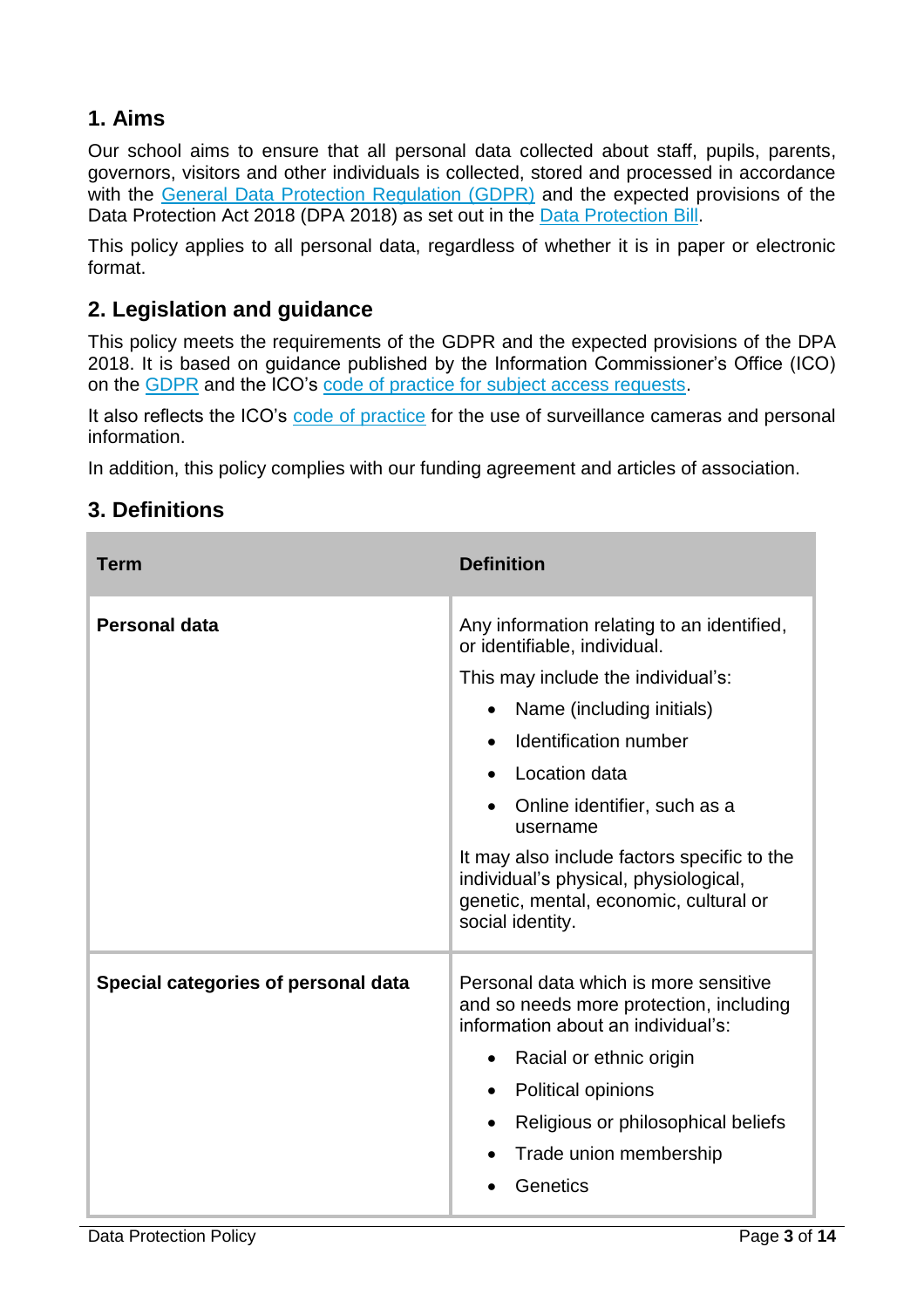|                      | Health – physical or mental<br>$\bullet$<br>Sexual orientation                                                                                                                                                                      |
|----------------------|-------------------------------------------------------------------------------------------------------------------------------------------------------------------------------------------------------------------------------------|
| <b>Processing</b>    | Anything done to personal data, such as<br>collecting, recording, organising,<br>structuring, storing, adapting, altering,<br>retrieving, using, disseminating, erasing<br>or destroying.<br>Processing can be automated or manual. |
| Data subject         | The identified or identifiable individual<br>whose personal data is held or<br>processed.                                                                                                                                           |
| Data controller      | A person or organisation that determines<br>the purposes and the means of<br>processing of personal data.                                                                                                                           |
| Data processor       | A person or other body, other than an<br>employee of the data controller, who<br>processes personal data on behalf of the<br>data controller.                                                                                       |
| Personal data breach | A breach of security leading to the<br>accidental or unlawful destruction, loss,<br>alteration, unauthorised disclosure of, or<br>access to personal data.                                                                          |

# **4. The data controller**

Our school processes personal data relating to parents, pupils, staff, governors, visitors and others, and therefore is a data controller.

The school is registered as a data controller with the ICO and will renew this registration annually or as otherwise legally required.

### **5. Roles and responsibilities**

This policy applies to **all staff** employed by the Trust, and to external organisations or individuals working on our behalf. Staff who do not comply with this policy may face disciplinary action.

### **5.1 Governing board**

The Board of Directors has overall responsibility for ensuring that schools within the Trust comply with all relevant data protection obligations.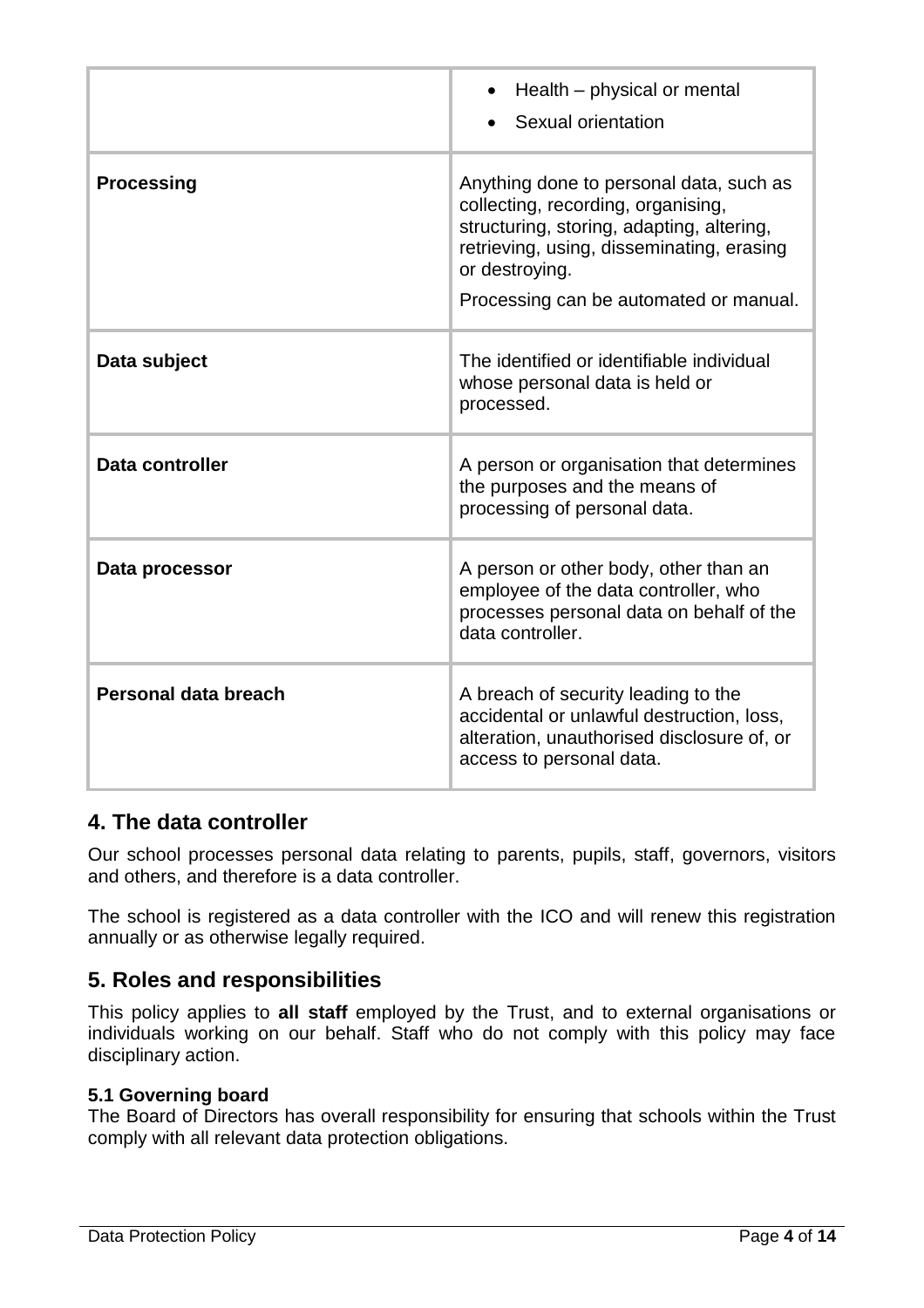#### **5.2 Data protection officer**

The data protection officer (DPO) is responsible for overseeing the implementation of this policy, monitoring our compliance with data protection law, and developing related policies and guidelines where applicable.

They will provide an annual report of their activities directly to the governing board and, where relevant, report to the board their advice and recommendations on school data protection issues.

The DPO is also the first point of contact for individuals whose data the school processes, and for the ICO.

Full details of the DPO's responsibilities are set out in their job description.

Our DPO is Mrs Jane Hayward who can be contacted in the following ways:

Telephone: 01793 332425 Email: [haywardj@bluekitetrust.org.uk](mailto:haywardj@bluekitetrust.org.uk)

#### **5.3 Headteacher**

The headteacher in each school acts as the representative of the data controller on a day-to-day basis.

#### **5.4 All staff**

Staff are responsible for:

- Collecting, storing and processing any personal data in accordance with this policy
- Informing the school of any changes to their personal data, such as a change of address
- Contacting the DPO in the following circumstances:
	- − With any questions about the operation of this policy, data protection law, retaining personal data or keeping personal data secure
	- − If they have any concerns that this policy is not being followed
	- − If they are unsure whether or not they have a lawful basis to use personal data in a particular way
	- − If they need to rely on or capture consent, draft a privacy notice, deal with data protection rights invoked by an individual, or transfer personal data outside the European Economic Area
	- − If there has been a data breach
	- − Whenever they are engaging in a new activity that may affect the privacy rights of individuals
	- − If they need help with any contracts or sharing personal data with third parties

### **6. Data protection principles**

The GDPR is based on data protection principles that our schools must comply with. The principles say that personal data must be:

- Processed lawfully, fairly and in a transparent manner
- Collected for specified, explicit and legitimate purposes
- Adequate, relevant and limited to what is necessary to fulfil the purposes for which it is processed
- Accurate and, where necessary, kept up to date
- Kept for no longer than is necessary for the purposes for which it is processed
- Processed in a way that ensures it is appropriately secure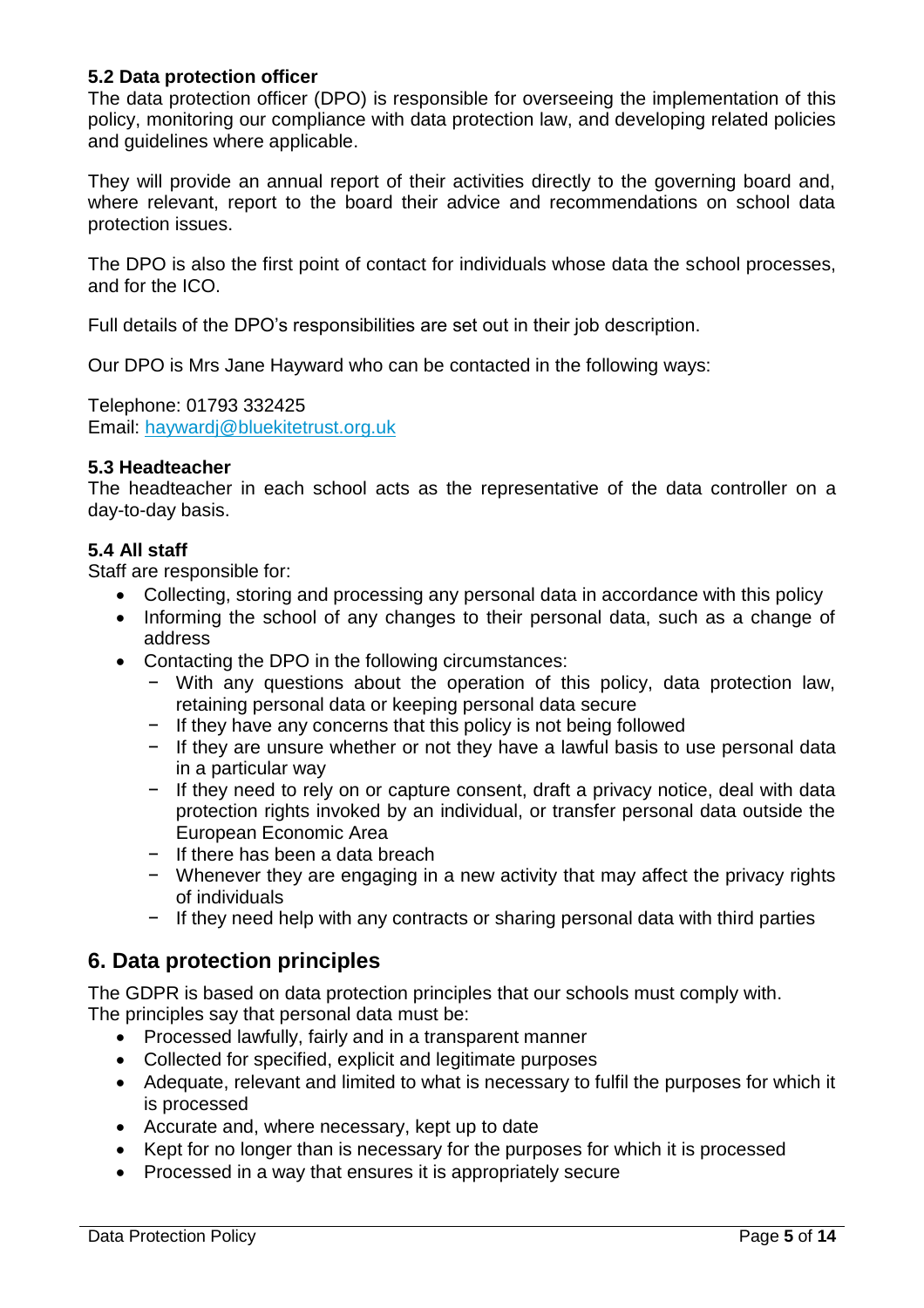This policy sets out how the school aims to comply with these principles.

# **7. Collecting personal data**

#### **7.1 Lawfulness, fairness and transparency**

We will only process personal data where we have one of six 'lawful bases' (legal reasons) to do so under data protection law:

- The data needs to be processed so that the school can **fulfil a contract** with the individual, or the individual has asked the school to take specific steps before entering into a contract
- The data needs to be processed so that the school can **comply with a legal obligation**
- The data needs to be processed to ensure the **vital interests** of the individual eg to protect someone's life
- The data needs to be processed so that the school, as a public authority, can perform a task **in the public interest,** and carry out its official functions
- The data needs to be processed for the **legitimate interests** of the school or a third party (provided the individual's rights and freedoms are not overridden)
- The individual (or their parent/carer when appropriate in the case of a pupil) has freely given clear **consent**

For special categories of personal data, we will also meet one of the special category conditions for processing which are set out in the GDPR and Data Protection Act 2018.

If we offer online services to pupils, such as classroom apps, and we intend to rely on consent as a basis for processing, we will get parental consent (except for online counselling and preventive services).

### **7.2 Limitation, minimisation and accuracy**

We will only collect personal data for specified, explicit and legitimate reasons. We will explain these reasons to the individuals when we first collect their data.

If we want to use personal data for reasons other than those given when we first obtained it, we will inform the individuals concerned before we do so, and seek consent where necessary.

Staff must only process personal data where it is necessary in order to do their jobs. When staff no longer need the personal data they hold, they must ensure it is deleted or anonymised. This will be done in accordance with the [Information and Records](http://irms.org.uk/?page=schoolstoolkit&terms=%22toolkit+and+schools%22)  [Management Society's toolkit for schools.](http://irms.org.uk/?page=schoolstoolkit&terms=%22toolkit+and+schools%22)

### **8. Sharing personal data**

We will not normally share personal data with anyone else, but may do so where:

- There is an issue with a pupil or parent/carer that puts the safety of our staff at risk
- We need to liaise with other agencies we will seek consent as necessary before doing this
- Our suppliers or contractors need data to enable us to provide services to our staff and pupils – for example, IT companies. When doing this, we will:
	- o Only appoint suppliers or contractors which can provide sufficient guarantees that they comply with data protection law
	- o Establish a data sharing agreement with the supplier or contractor, either in the contract or as a standalone agreement, to ensure the fair and lawful processing of any personal data we share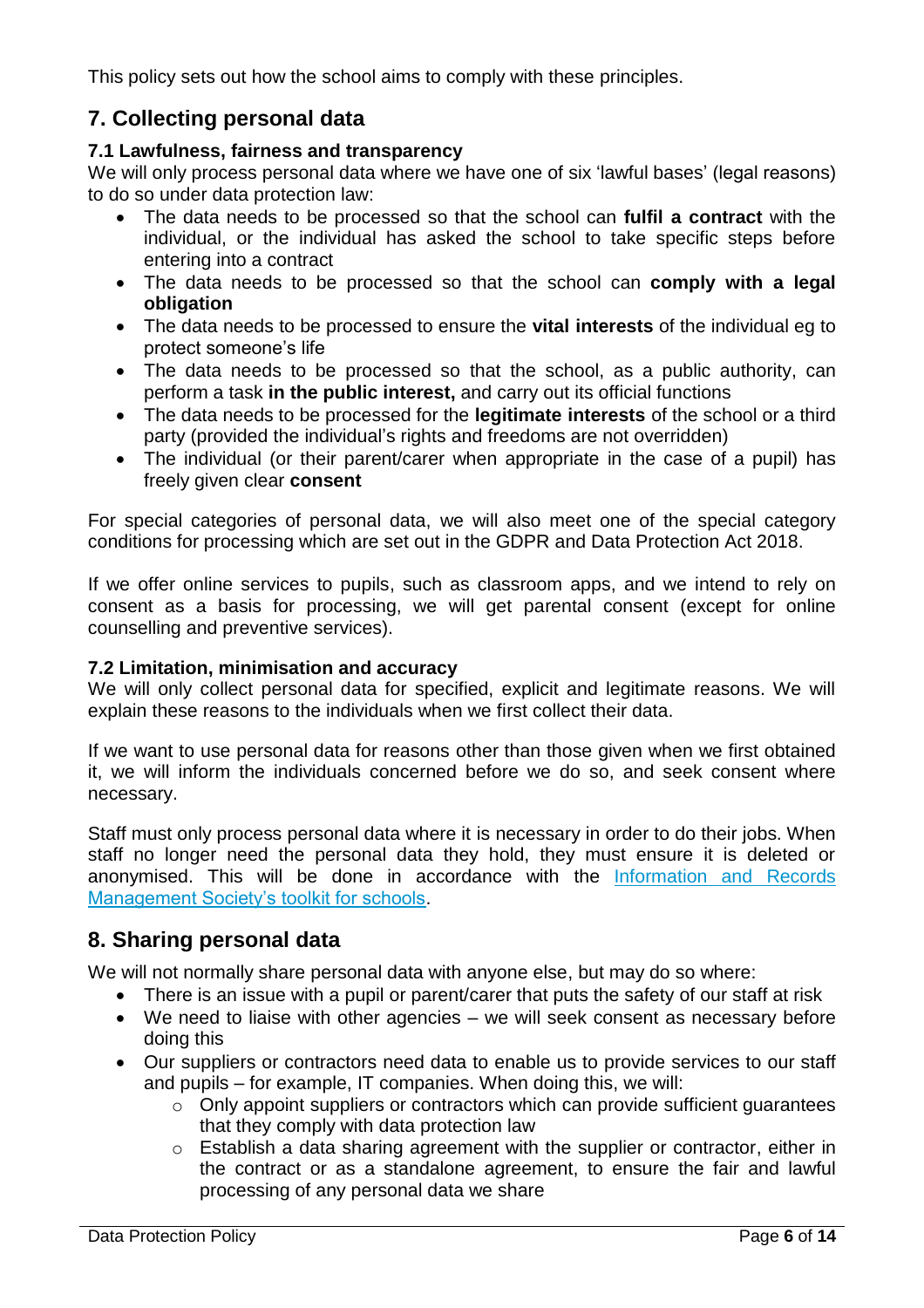$\circ$  Only share data that the supplier or contractor needs to carry out their service, and information necessary to keep them safe while working with us

We will also share personal data with law enforcement and government bodies where we are legally required to do so, including for:

- The prevention or detection of crime and/or fraud
- The apprehension or prosecution of offenders
- The assessment or collection of tax owed to HMRC
- In connection with legal proceedings
- Where the disclosure is required to satisfy our safeguarding obligations
- Research and statistical purposes, as long as personal data is sufficiently anonymised or consent has been provided

We may also share personal data with emergency services and local authorities to help them to respond to an emergency situation that affects any of our pupils or staff.

Where we transfer personal data to a country or territory outside the European Economic Area, we will do so in accordance with data protection law.

### **9. Subject access requests and other rights of individuals**

#### **9.1 Subject access requests**

Individuals have a right to make a 'subject access request' to gain access to personal information that the school holds about them. This includes:

- Confirmation that their personal data is being processed
- Access to a copy of the data
- The purposes of the data processing
- The categories of personal data concerned
- Who the data has been, or will be, shared with
- How long the data will be stored for, or if this isn't possible, the criteria used to determine this period
- The source of the data, if not the individual
- Whether any automated decision-making is being applied to their data, and what the significance and consequences of this might be for the individual

Subject access requests must be submitted in writing, either by letter or email to the DPO. They should include:

- Name of individual
- Correspondence address
- Contact number and email address
- Details of the information requested

If staff receive a subject access request they must immediately forward a copy to the DPO.

#### **9.2 Children and subject access requests**

Personal data about a child belongs to that child, and not the child's parents or carers. For a parent or carer to make a subject access request with respect to their child, the child must either be unable to understand their rights and the implications of a subject access request, or have given their consent.

Children below the age of 12 are generally not regarded to be mature enough to understand their rights and the implications of a subject access request. Therefore, most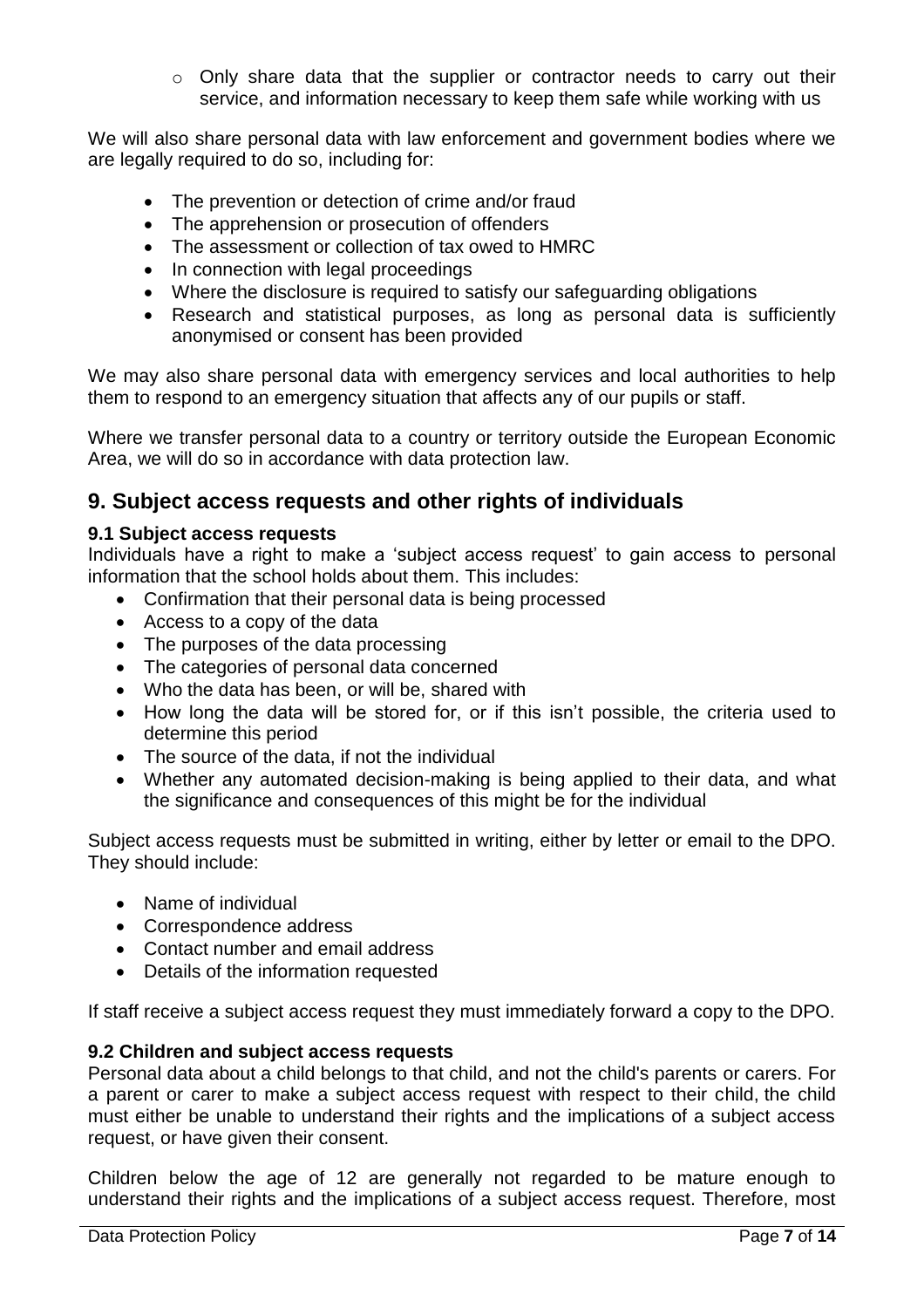subject access requests from parents or carers of pupils at our school may be granted without the express permission of the pupil. This is not a rule and a pupil's ability to understand their rights will always be judged on a case-by-case basis.

#### **9.3 Responding to subject access requests**

When responding to requests, we:

- May ask the individual to provide two forms of identification
- May contact the individual via telephone to confirm the request was made
- Will respond within one calendar month.
- Will provide the information free of charge
- May tell the individual we will comply within three months of receipt of the request, where a request is complex or numerous. We will inform the individual of this within one month, and explain why the extension is necessary

We will not disclose information if it:

- Might cause serious harm to the physical or mental health of the pupil or another individual
- Would reveal that the child is at risk of abuse, where the disclosure of that information would not be in the child's best interests
- Is contained in adoption or parental order records
- Is given to a court in proceedings concerning the child

If the request is unfounded or excessive, we may refuse to act on it, or charge a reasonable fee which takes into account administrative costs.

A request will be deemed to be unfounded or excessive if it is repetitive, or asks for further copies of the same information.

When we refuse a request, we will tell the individual why, and tell them they have the right to complain to the ICO.

#### **9.4 Other data protection rights of the individual**

In addition to the right to make a subject access request (see above), and to receive information when we are collecting their data about how we use and process it (see section 7), individuals also have the right to:

- Withdraw their consent to processing at any time
- Ask us to rectify, erase or restrict processing of their personal data, or object to the processing of it (in certain circumstances)
- Prevent use of their personal data for direct marketing
- Challenge processing which has been justified on the basis of public interest
- Request a copy of agreements under which their personal data is transferred outside of the European Economic Area
- Object to decisions based solely on automated decision making or profiling (decisions taken with no human involvement, that might negatively affect them)
- Prevent processing that is likely to cause damage or distress
- Be notified of a data breach in certain circumstances
- Make a complaint to the ICO
- Ask for their personal data to be transferred to a third party in a structured, commonly used and machine-readable format (in certain circumstances)

Individuals should submit any request to exercise these rights to the DPO. If staff receive such a request, they must immediately forward it to the DPO.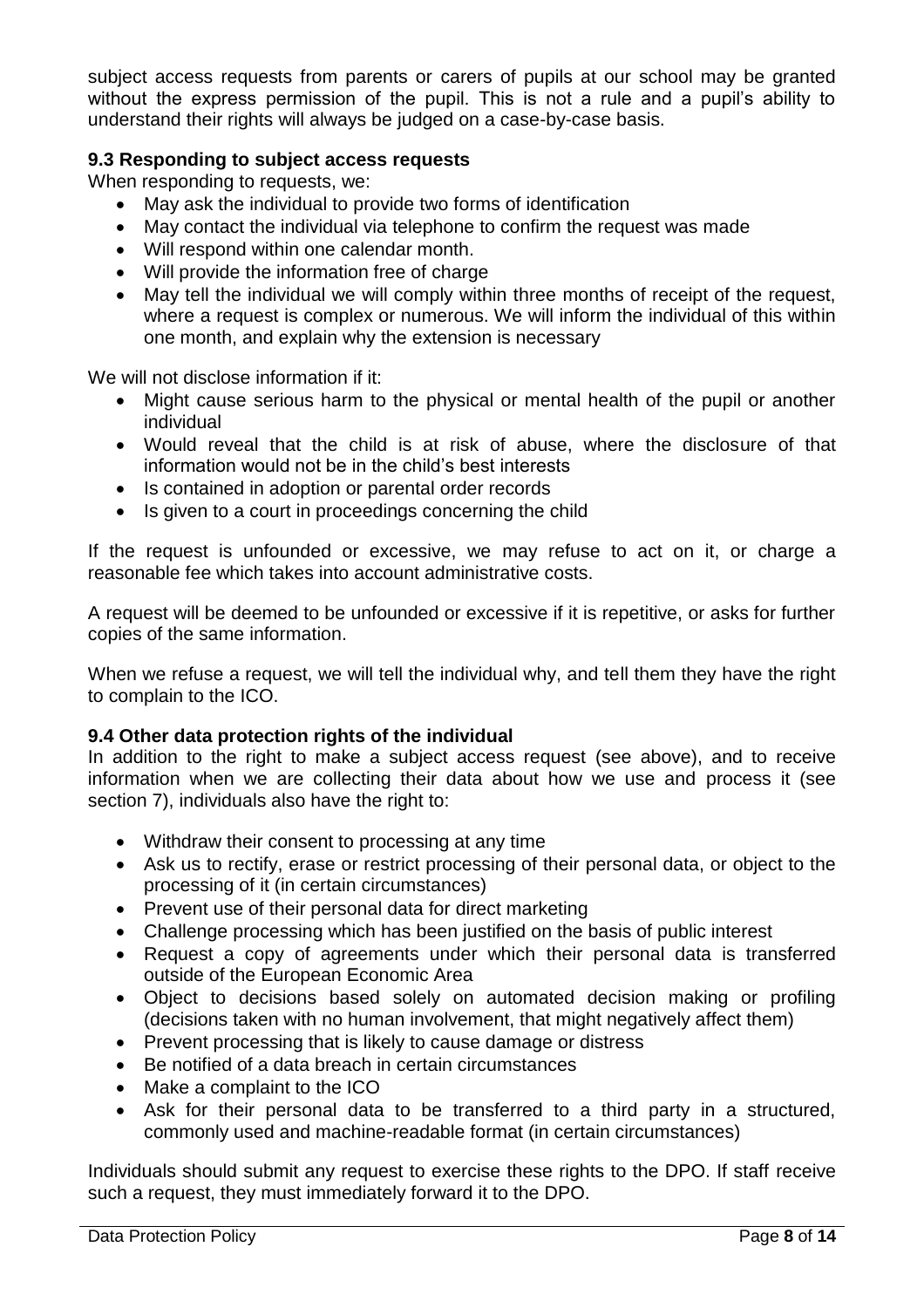# **10. CCTV**

We use CCTV in various locations around the school site to ensure it remains safe. We will adhere to the ICO's [code of practice](https://ico.org.uk/media/for-organisations/documents/1542/cctv-code-of-practice.pdf) for the use of CCTV.

We do not need to ask individuals' permission to use CCTV, but we make it clear where individuals are being recorded. Security cameras are clearly visible and accompanied by prominent signs explaining that CCTV is in use.

Any enquiries about the CCTV system should be directed to the Headteacher.

### **11. Photographs and videos**

As part of our school activities, we may take photographs and record images of individuals within our school.

We will obtain written consent from parents/carers for photographs and videos to be taken of their child for communication, marketing and promotional materials. We will clearly explain how photographs and/or videos will be used to both the parent/carer and pupil.

Uses may include:

- Within school on notice boards and in school magazines, brochures, newsletters, etc.
- Outside of school by external agencies such as the school photographer, newspapers, campaigns
- Online on our school website or social media pages

Consent can be refused or withdrawn at any time and the individual will not be included in future photographs and/or videos. (group/class photographs and videos already in circulation cannot be withdrawn, however photographs that just include the individual will be destroyed).

# **12. Data protection by design and default**

We will put measures in place to show that we have integrated data protection into all of our data processing activities, including:

- Appointing a suitably qualified DPO, and ensuring they have the necessary resources to fulfil their duties and maintain their expert knowledge
- Only processing personal data that is necessary for each specific purpose of processing, and always in line with the data protection principles set out in relevant data protection law (see section 6)
- Completing privacy impact assessments where the school's processing of personal data presents a high risk to rights and freedoms of individuals, and when introducing new technologies (the DPO will advise on this process)
- Integrating data protection into internal documents including this policy, any related policies and privacy notices
- Regularly training members of staff on data protection law, this policy, any related policies and any other data protection matters; we will also keep a record of attendance
- Regularly conducting reviews and audits to test our privacy measures and make sure we are compliant
- Maintaining records of our processing activities, including:
	- o For the benefit of data subjects, making available the name and contact details of our school and DPO and all information we are required to share about how we use and process their personal data (via our privacy notices)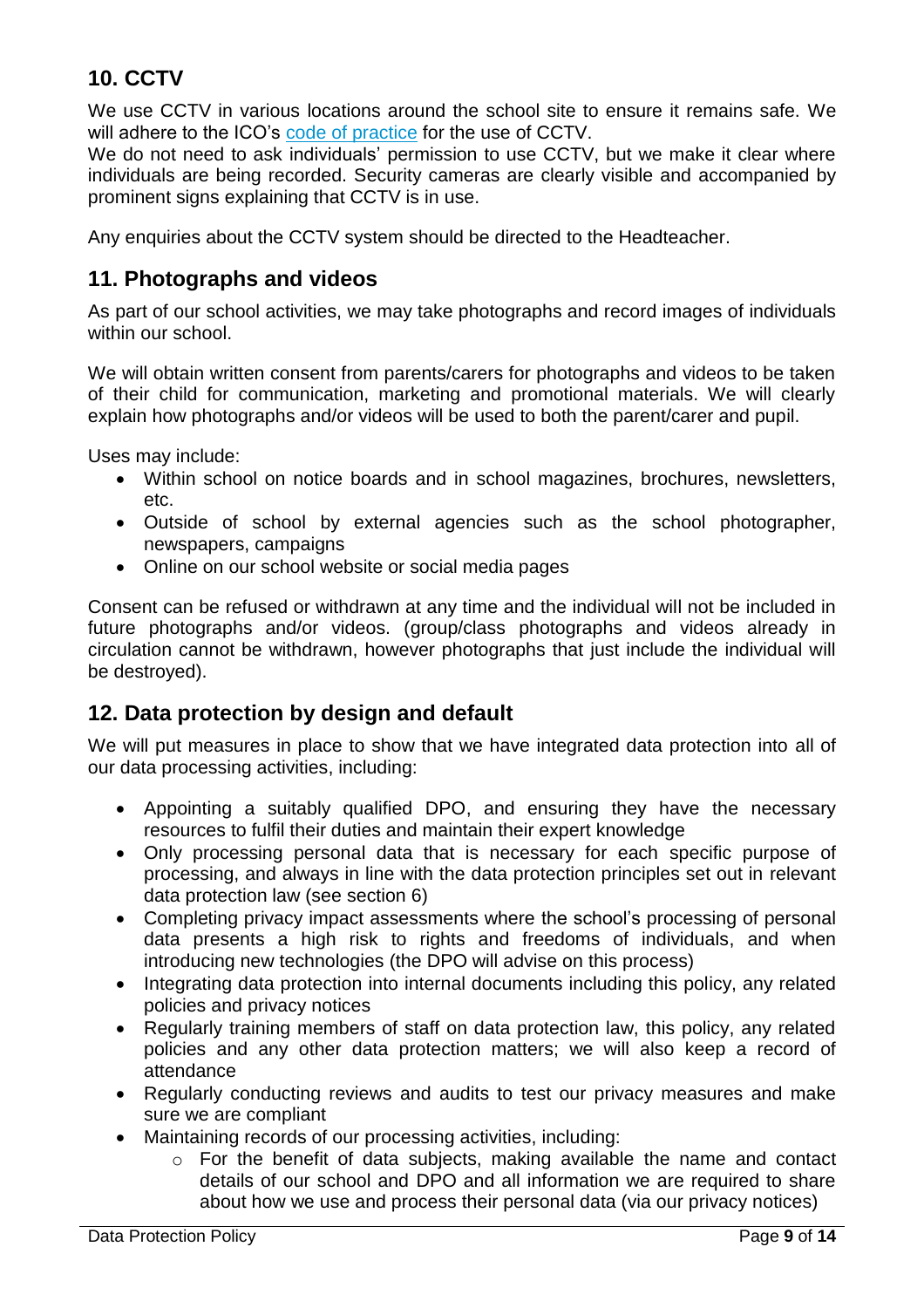$\circ$  For all personal data that we hold, maintaining an internal record of the type of data, data subject, how and why we are using the data, any third-party recipients, how and why we are storing the data, retention periods and how we are keeping the data secure

# **13. Data security and storage of records**

We will protect personal data and keep it safe from unauthorised or unlawful access, alteration, processing or disclosure, and against accidental or unlawful loss, destruction or damage.

In particular:

- Paper-based records and portable electronic devices, such as laptops and hard drives that contain personal data are kept under lock and key when not in use
- Papers containing confidential personal data must not be left on office and classroom desks, on staffroom tables, pinned to notice/display boards, or left anywhere else where there is general access
- Passwords that are at least eight characters long containing letters and numbers are used to access school computers, laptops and other electronic devices. Staff and pupils are reminded to change their passwords at regular intervals
- Encryption software is used to protect all portable devices and removable media such as laptops.
- Staff, pupils or governors who store personal information on their personal devices are expected to follow the same security procedures as for school-owned equipment.
- Where we need to share personal data with a third party, we carry out due diligence and take reasonable steps to ensure it is stored securely and adequately protected (see section 8)

# **14. Disposal of records**

Personal data that is no longer needed will be disposed of securely. Personal data that has become inaccurate or out of date will also be disposed of securely, where we cannot or do not need to rectify or update it.

For example, we will shred or incinerate paper-based records, and delete electronic files where they are no longer required. We may also use a third party to safely dispose of records on the school's behalf. If we do so, we will require the third party to provide sufficient guarantees that it complies with data protection law.

# **15. Personal data breaches**

The school will make all reasonable endeavours to ensure that there are no personal data breaches. In the unlikely event of a suspected data breach, we will follow the procedure set out in appendix 1.

When appropriate, we will report the data breach to the ICO within 72 hours. Such breaches in a school context may include, but are not limited to:

- A non-anonymised dataset being published on the school website which shows the exam results of pupils
- Safeguarding information being made available to an unauthorised person
- The theft of a school laptop containing non-encrypted personal data about pupils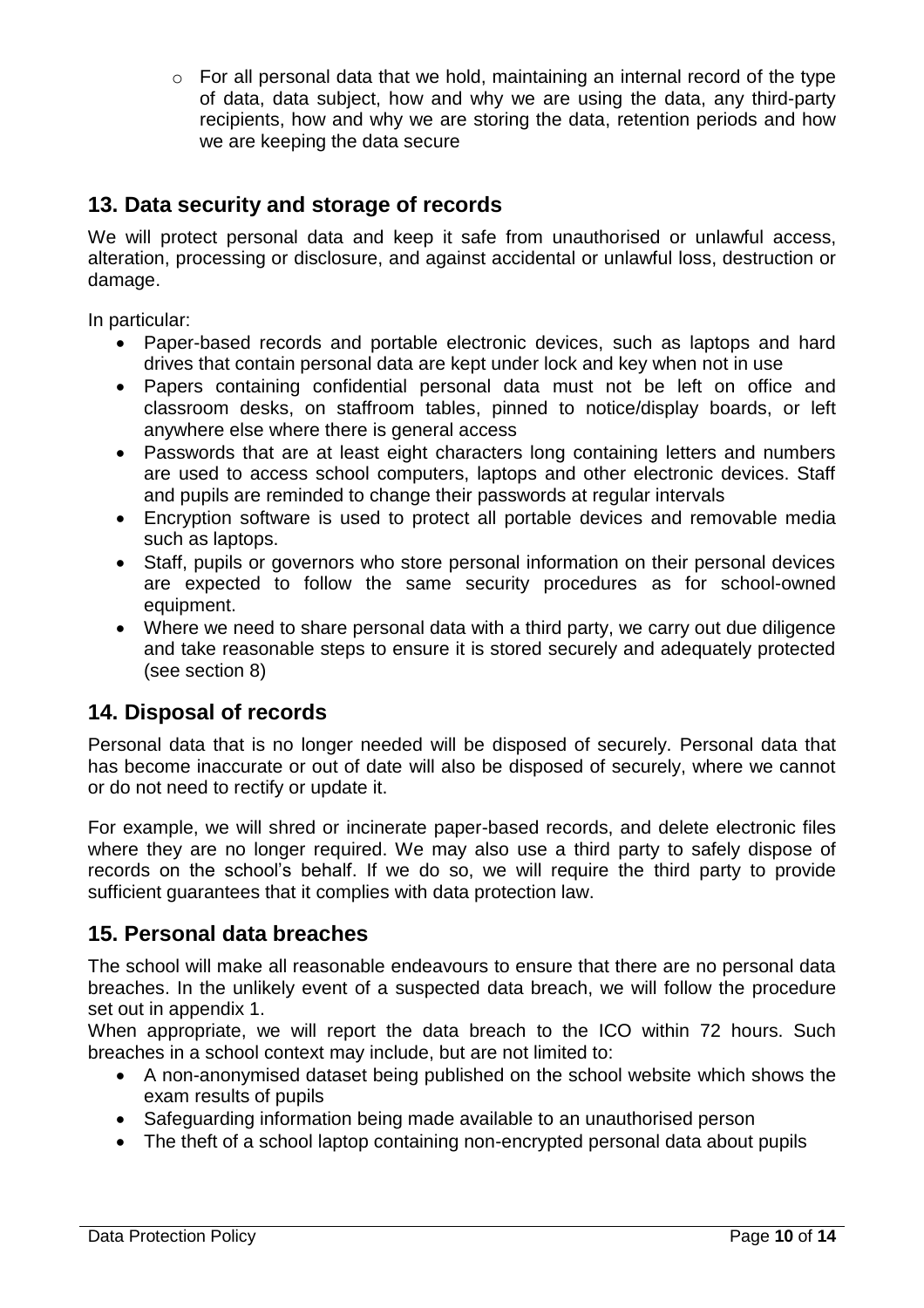# **16. Training**

All staff and governors are provided with data protection training as part of their induction process.

Data protection will also form part of continuing professional development, where changes to legislation, guidance or the school's processes make it necessary.

### **17. Monitoring arrangements**

The DPO is responsible for monitoring and reviewing this policy.

This policy will be reviewed and updated if necessary when the Data Protection Bill receives royal assent and becomes law (as the Data Protection Act 2018) – if any changes are made to the bill that affect our school's practice. Otherwise, or from then on, this policy will be reviewed **annually** and shared with the full governing board.

### **18. Links with other policies**

This data protection policy is linked to our:

• Freedom of information publication scheme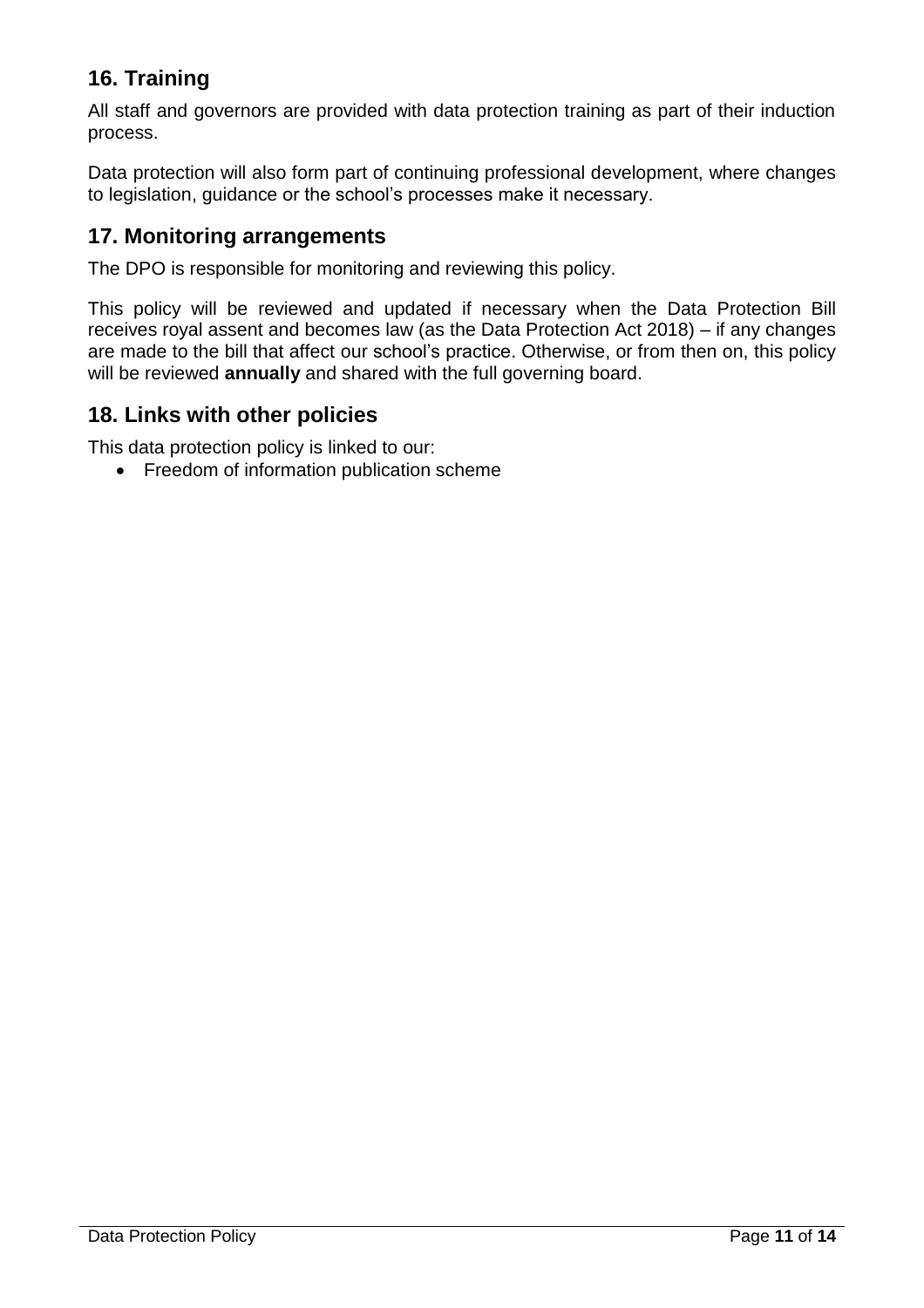# **Appendix 1: Personal data breach procedure**

This procedure is based on [guidance on personal data breaches](https://ico.org.uk/for-organisations/guide-to-the-general-data-protection-regulation-gdpr/personal-data-breaches/) produced by the ICO.

- On finding or causing a breach, or potential breach, the staff member or data processor must immediately notify the DPO
- The DPO will investigate the report, and determine whether a breach has occurred. To decide, the DPO will consider whether personal data has been accidentally or unlawfully:
	- − Lost
	- − Stolen
	- − Destroyed
	- − Altered
	- − Disclosed or made available where it should not have been
	- − Made available to unauthorised people
- The DPO will alert the headteacher and the chair of governors
- The DPO will make all reasonable efforts to contain and minimise the impact of the breach, assisted by relevant staff members or data processors where necessary. (Actions relevant to specific data types are set out at the end of this procedure)
- The DPO will assess the potential consequences, based on how serious they are, and how likely they are to happen
- The DPO will work out whether the breach must be reported to the ICO. This must be judged on a case-by-case basis. To decide, the DPO will consider whether the breach is likely to negatively affect people's rights and freedoms, and cause them any physical, material or non-material damage (e.g. emotional distress), including through:
	- − Loss of control over their data
	- − Discrimination
	- − Identify theft or fraud
	- − Financial loss
	- − Unauthorised reversal of pseudonymisation (for example, key-coding)
	- − Damage to reputation
	- − Loss of confidentiality
	- − Any other significant economic or social disadvantage to the individual(s) concerned

If it's likely that there will be a risk to people's rights and freedoms, the DPO must notify the ICO.

- The DPO will document the decision (either way), in case it is challenged at a later date by the ICO or an individual affected by the breach. Documented decisions are stored on the Trust's computer system which is password protected and encrypted.
- Where the ICO must be notified, the DPO will do this via the 'report a breach' page [of the ICO website](https://ico.org.uk/for-organisations/report-a-breach/) within 72 hours. As required, the DPO will set out:
	- A description of the nature of the personal data breach including, where possible:
		- − The categories and approximate number of individuals concerned
		- − The categories and approximate number of personal data records concerned
	- The name and contact details of the DPO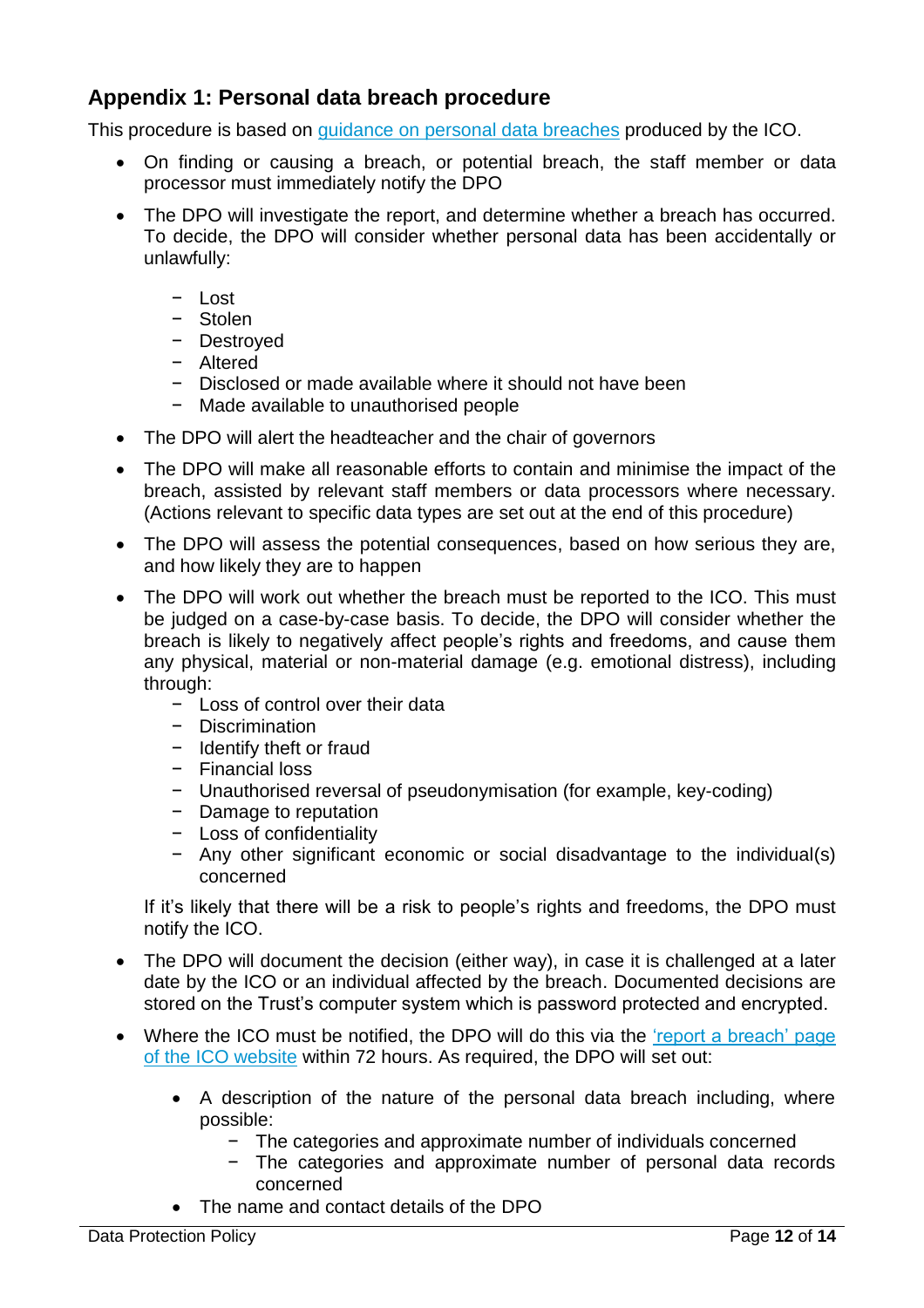- A description of the likely consequences of the personal data breach
- A description of the measures that have been, or will be taken, to deal with the breach and mitigate any possible adverse effects on the individual(s) concerned
- If all the above details are not yet known, the DPO will report as much as they can within 72 hours. The report will explain that there is a delay, the reasons why, and when the DPO expects to have further information. The DPO will submit the remaining information as soon as possible
- The DPO will also assess the risk to individuals, again based on the severity and likelihood of potential or actual impact. If the risk is high, the DPO will promptly inform, in writing, all individuals whose personal data has been breached. This notification will set out:
	- The name and contact details of the DPO
	- A description of the likely consequences of the personal data breach
	- A description of the measures that have been, or will be, taken to deal with the data breach and mitigate any possible adverse effects on the individual(s) concerned
- The DPO will notify any relevant third parties who can help mitigate the loss to individuals – for example, the police, insurers, banks or credit card companies
- The DPO will document each breach, irrespective of whether it is reported to the ICO. For each breach, this record will include the:
	- Facts and cause
	- Effects
	- Action taken to contain it and ensure it does not happen again (such as establishing more robust processes or providing further training for individuals)
- Records of all breaches will be stored on the Trust's computer system which is password protected and encrypted.

The DPO and headteacher will meet to review what happened and how it can be stopped from happening again. This meeting will happen as soon as reasonably possible

#### **Actions to minimise the impact of data breaches**

We will take the actions set out below to mitigate the impact of different types of data breach, focusing especially on breaches involving particularly risky or sensitive information. We will review the effectiveness of these actions and amend them as necessary after any data breach.

#### **Sensitive information being disclosed via email (including safeguarding records)**

- If special category data (sensitive information) is accidentally made available via email to unauthorised individuals, the sender must attempt to recall the email as soon as they become aware of the error
- Members of staff who receive personal data sent in error must alert the sender and the DPO as soon as they become aware of the error
- If the sender is unavailable or cannot recall the email for any reason, the DPO will ask the ICT department to recall it